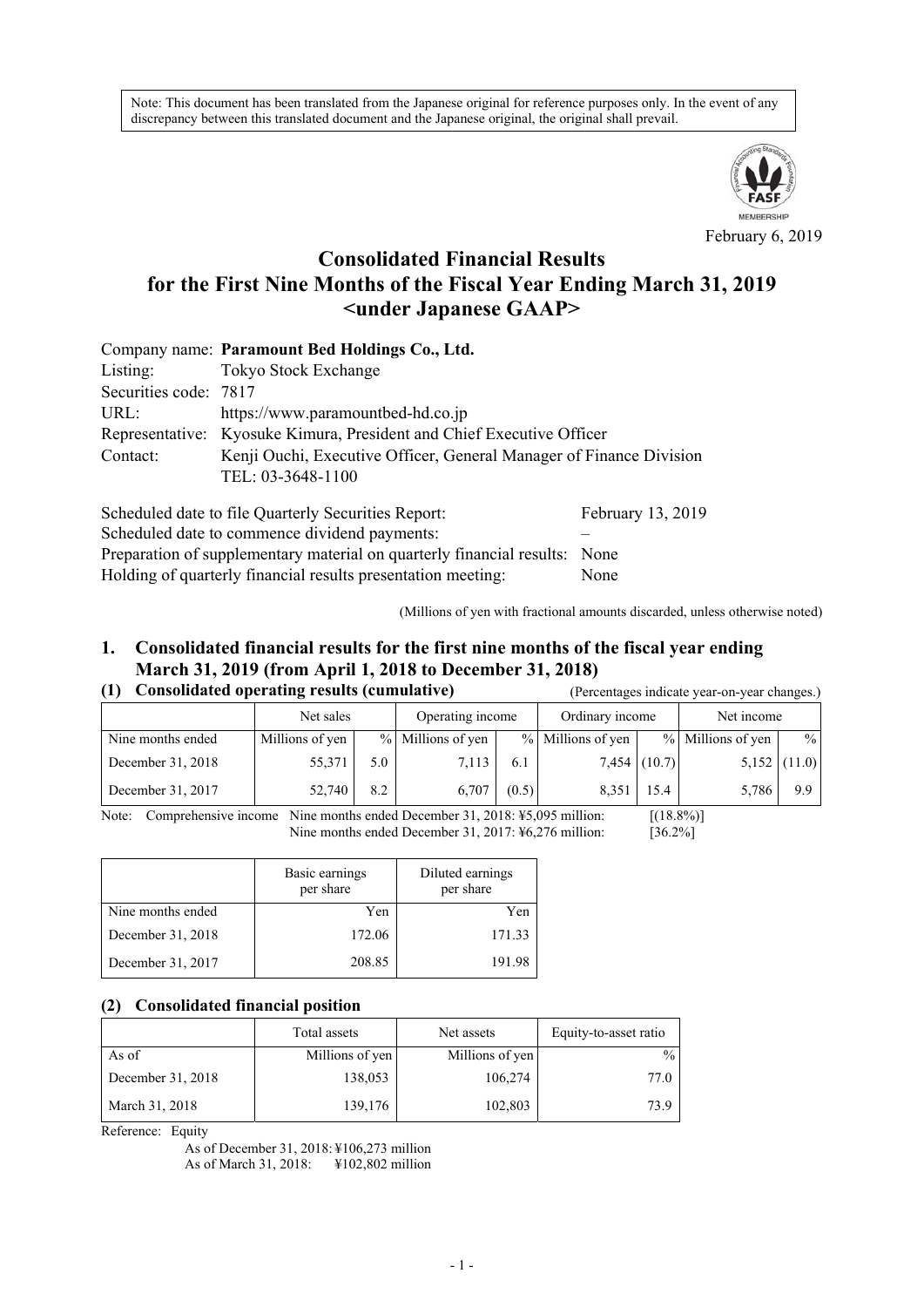### **2. Dividends**

|                                                    | Dividends per share      |                    |                          |                 |        |  |  |  |
|----------------------------------------------------|--------------------------|--------------------|--------------------------|-----------------|--------|--|--|--|
|                                                    | First quarter-end        | Second quarter-end | Third quarter-end        | Fiscal year-end | Total  |  |  |  |
|                                                    | Yen                      | Yen                | Yen                      | Yen             | Yen    |  |  |  |
| Fiscal year ended<br>March 31, 2018                | $\overline{\phantom{0}}$ | 45.00              | $\overline{\phantom{0}}$ | 45.00           | 90.00  |  |  |  |
| Fiscal year ending<br>March 31, 2019               |                          | 50.00              |                          |                 |        |  |  |  |
| Fiscal year ending<br>March 31, 2019<br>(Forecast) |                          |                    |                          | 50.00           | 100.00 |  |  |  |

Note: Revisions to the dividends forecasts most recently announced: None

# **3. Consolidated earnings forecasts for the fiscal year ending March 31, 2019 (from April 1, 2018 to March 31, 2019)**

(Percentages indicate year-on-year changes.)

|                                      | Net sales            |               | Operating income   |               | Ordinary income    |               | Net income         |               | Basic earnings<br>per share |
|--------------------------------------|----------------------|---------------|--------------------|---------------|--------------------|---------------|--------------------|---------------|-----------------------------|
|                                      | Millions of 1<br>yen | $\frac{0}{0}$ | Millions of<br>yen | $\frac{0}{0}$ | Millions of<br>ven | $\frac{0}{0}$ | Millions of<br>yen | $\frac{0}{0}$ | Yen                         |
| Fiscal year ending<br>March 31, 2019 | 81,000               | 4.9           | 11,500             | 7.9           | 11,900             | (2.2)         | 8.100              | (3.2)         | 272.14                      |

Note: Revisions to the earnings forecasts most recently announced: None